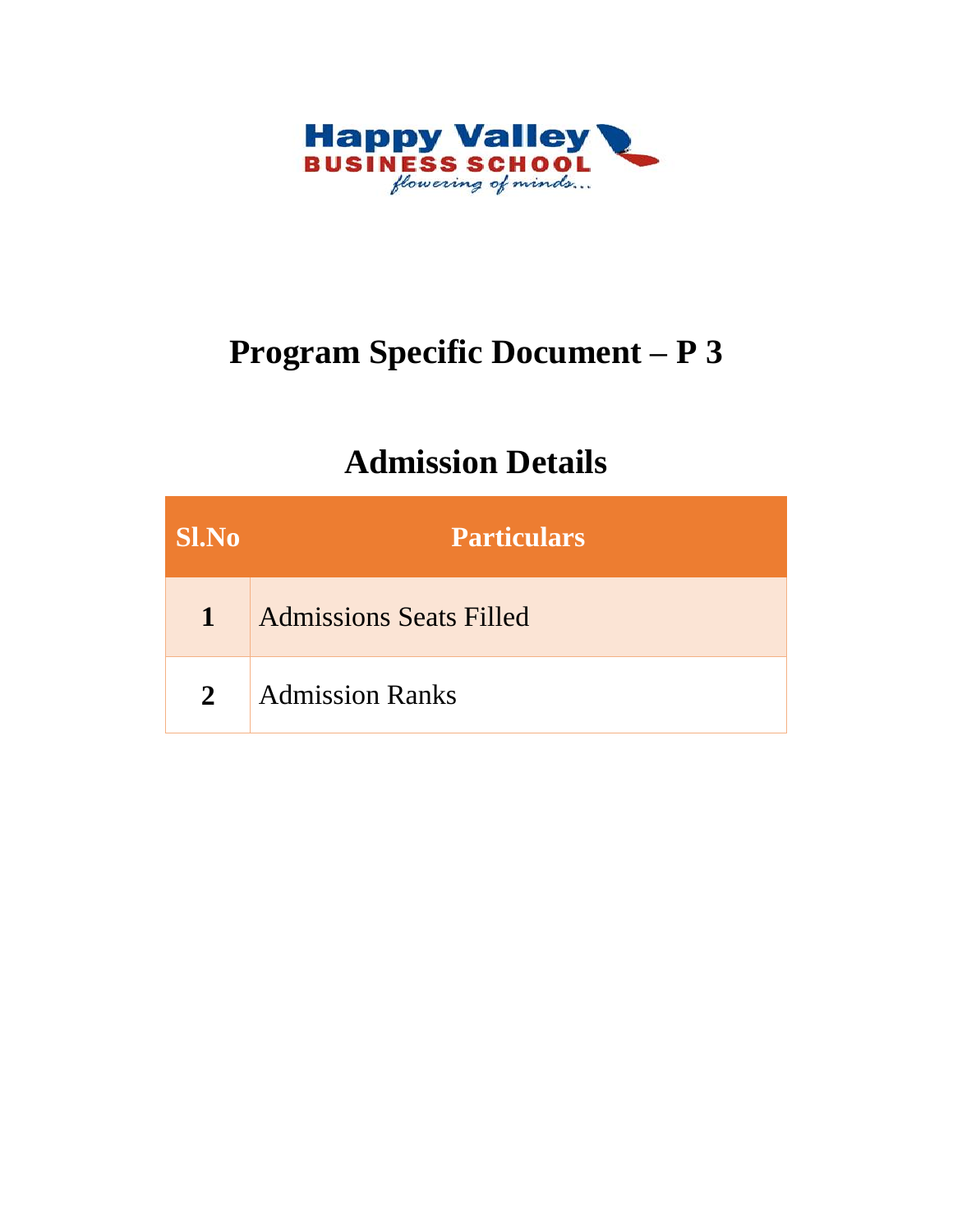## **P .3 Admission Seats Filled ( Last 3 years)**



### **Admission Seats Filled**

| <b>Year (Batch)</b> | <b>Sanctioned Intake (A)</b> | No of students admitted in the<br>beginning $(B)$ | Percentage = $B/A \times 100$ |
|---------------------|------------------------------|---------------------------------------------------|-------------------------------|
| $(2020-2022)$       | 120                          | 82                                                | 68.33                         |
| $(2019-2021)$       | 120                          | 103                                               | 85.83                         |
| $(2018-2020)$       | 120                          | 120                                               | 100                           |
|                     |                              | <b>Average</b>                                    | $254.16/3 = 84.72$            |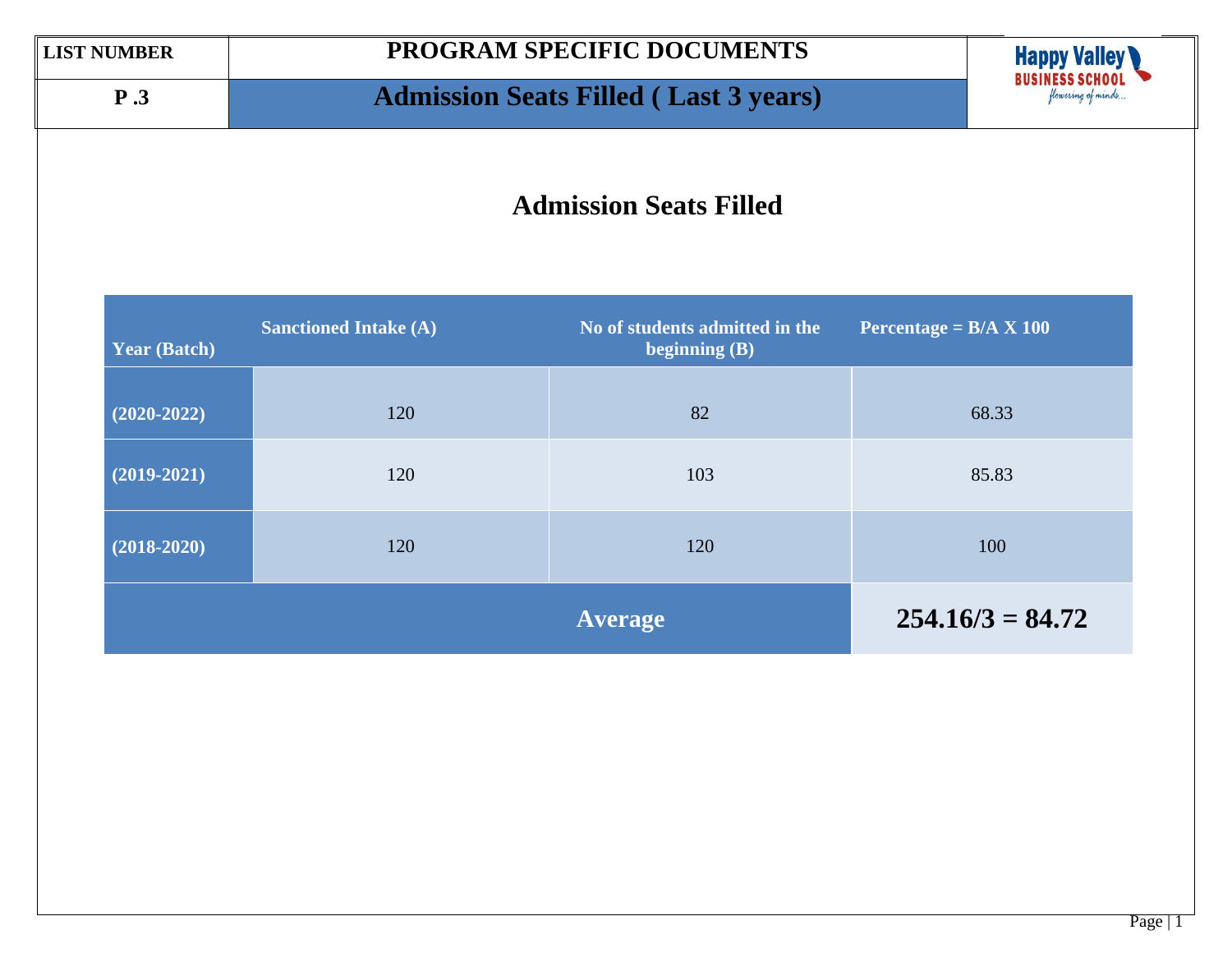### **Happy Valley Business School Coimbatore**

#### **Rank Statement for Batch 2020-2022**

|                | <b>Register</b> |                              |               | Name of the |             |
|----------------|-----------------|------------------------------|---------------|-------------|-------------|
| Sl.No          | <b>Number</b>   | <b>Name of the Student</b>   | <b>Gender</b> | <b>Exam</b> | <b>Rank</b> |
|                | 720620631001    | Abdul Samad A K              | Male          | <b>CET</b>  | 1420        |
| $\overline{2}$ | 720620631002    | Abhaya S                     | Female        | <b>CET</b>  | 1371        |
| $\overline{3}$ | 720620631003    | Abhijith E R                 | Male          | <b>CET</b>  | 1019        |
| $\overline{4}$ | 720620631004    | <b>Abhilash Mathew C</b>     | Male          | <b>CET</b>  | 1420        |
| 5              | 720620631005    | <b>Abhindas P</b>            | Male          | <b>CET</b>  | 668         |
| $\overline{6}$ | 720620631006    | Agin M                       | Male          | <b>CET</b>  | 1187        |
| $\overline{7}$ | 720620631007    | Amith K K                    | Male          | <b>CET</b>  | 1389        |
| 8              | 720620631008    | <b>Anagha Joy</b>            | <b>Female</b> | <b>CET</b>  | 514         |
| 9              | 720620631009    | Anagha Sanjay                | Female        | <b>CET</b>  | 1468        |
| 10             | 720620631010    | Anand P B                    | Male          | <b>CET</b>  | 966         |
| 11             | 720620631011    | Annapoorani V                | Female        | <b>CET</b>  | 1080        |
| 12             | 720620631012    | Anviya George                | Female        | <b>CET</b>  | 724         |
| 13             | 720620631013    | <b>Astel Antony</b>          | Male          | <b>CET</b>  | 1080        |
| 14             | 720620631014    | Aswani P                     | Female        | <b>CET</b>  | 847         |
| 15             | 720620631015    | Aswin Divakaran              | Male          | <b>CET</b>  | 1394        |
| 16             | 720620631016    | Aswin Krishnan Rajesh        | Male          | <b>CET</b>  | 1347        |
| 17             | 720620631017    | Athira K U                   | Female        | <b>CET</b>  | 1418        |
| 18             | 720620631018    | Athulya M                    | Female        | <b>CET</b>  | 616         |
| 19             | 720620631019    | Avinash S                    | Male          | <b>CET</b>  | 1347        |
| 20             | 720620631020    | Devika M                     | Female        | <b>CET</b>  | 1080        |
| 21             | 720620631021    | Devika Madhusoodhanan Female |               | <b>CET</b>  | 1080        |
| 22             | 720620631022    | <b>Farsin Pilathottathil</b> | Male          | <b>CET</b>  | 1420        |
| 23             | 720620631023    | Gayathri M                   | Female        | <b>CET</b>  | 1236        |
| 24             | 720620631024    | Gayathry C.S                 | Female        | <b>CET</b>  | 1371        |
| 25             | 720620631025    | <b>Gifty Sunny</b>           | Female        | <b>CET</b>  | 1347        |
| 26             | 720620631026    | Gopika                       | Female        | <b>CET</b>  | 1187        |
| 27             | 720620631027    | Hareesh M                    | Male          | <b>CET</b>  | 1187        |
| 28             | 720620631028    | Harith K C                   | Male          | <b>CET</b>  | 1814        |
| 29             | 720620631029    | Irshad S                     | Male          | <b>CET</b>  | 1403        |
| 30             | 720620631030    | Jai Surya C                  | Male          | <b>CET</b>  | 1420        |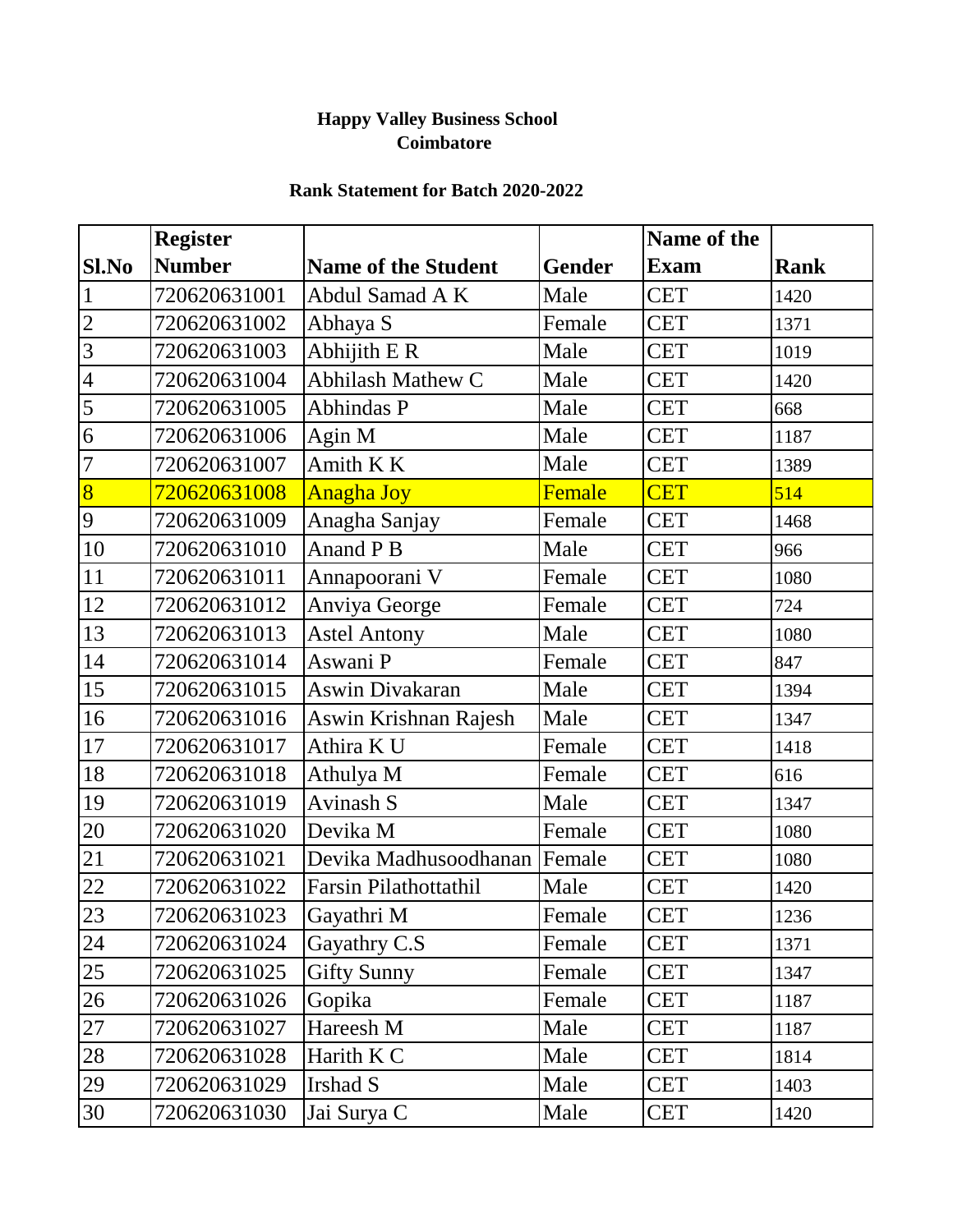|       | <b>Register</b> |                             |               | Name of the   |             |
|-------|-----------------|-----------------------------|---------------|---------------|-------------|
| Sl.No | <b>Number</b>   | <b>Name of the Student</b>  | <b>Gender</b> | <b>Exam</b>   | <b>Rank</b> |
| 31    | 720620631031    | Jason John Colbert S        | Male          | <b>TANCET</b> | 37.832      |
| 32    | 720620631032    | <b>Jewel Mathew</b>         | Female        | <b>CET</b>    | 1285        |
| 33    | 720620631033    | Jino Santo                  | Male          | <b>CET</b>    | 1080        |
| 34    | 720620631034    | Jishna E                    | Female        | <b>CET</b>    | 847         |
| 35    | 720620631035    | <b>Joys George</b>          | Male          | <b>CET</b>    | 1612        |
| 36    | 720620631036    | Juno Suresh                 | Female        | <b>CET</b>    | 908         |
| 37    | 720620631037    | Kishor K                    | Male          | <b>CET</b>    | 1347        |
| 38    | 720620631038    | Lekha R Menon               | Female        | <b>CET</b>    | 1347        |
| 39    | 720620631039    | Linsha Thomas               | Female        | <b>CET</b>    | 1140        |
| 40    | 720620631040    | Madhumitha T                | Female        | <b>CET</b>    | 1612        |
| 41    | 720620631041    | <b>Mohammed Sulthan</b>     | Male          | <b>CET</b>    | 1347        |
| 42    | 720620631042    | Monisha N                   | Female        | <b>CET</b>    | 966         |
| 43    | 720620631043    | Mrudul V                    | Male          | <b>CET</b>    | 1019        |
| 44    | 720620631044    | Muhammed Ashif M K          | Male          | <b>CET</b>    | 1140        |
| 45    | 720620631045    | Muhammed Farsin CT          | Male          | <b>CET</b>    | 847         |
| 46    | 720620631046    | <b>Muhammed Fazal T</b>     | Male          | <b>CET</b>    | 966         |
| 47    | 720620631047    | Murali Krishna S            | Male          | <b>CET</b>    | 1722        |
| 48    | 720620631048    | Nahasib C                   | Male          | <b>CET</b>    | 1236        |
| 49    | 720620631049    | Nainthara.T.S               | Female        | <b>CET</b>    | 1403        |
| 50    | 720620631050    | Nair Maneesh Madhusudh Male |               | <b>CET</b>    | 1612        |
| 51    | 720620631051    | Naresh K                    | Male          | <b>TANCET</b> | 64.933      |
| 52    | 720620631052    | Navya Meryl                 | Female        | <b>CET</b>    | 1394        |
| 53    | 720620631053    | Nayana Jose                 | Female        | <b>CET</b>    | 1371        |
| 54    | 720620631054    | Nishanth P                  | Male          | <b>CET</b>    | 1236        |
| 55    | 720620631055    | Pranav B                    | Male          | <b>CET</b>    | 1389        |
| 56    | 720620631056    | Praveen Kumar S             | Male          | <b>CET</b>    | 1309        |
| 57    | 720620631057    | Rafna P                     | Female        | <b>CET</b>    | 1019        |
| 58    | 720620631058    | Rajeevan R                  | Male          | <b>CET</b>    | 1545        |
| 59    | 720620631059    | <b>Robin Roy</b>            | Male          | <b>CET</b>    | 1236        |
| 60    | 720620631060    | Robinson Shaju              | Male          | <b>CET</b>    | 1080        |
| 61    | 720620631061    | Samantha <sub>S</sub>       | Female        | <b>TANCET</b> | 85.513      |
| 62    | 720620631062    | Sanjay R                    | Male          | <b>CET</b>    | 1140        |
| 63    | 720620631063    | Sariga A                    | Female        | <b>CET</b>    | 1140        |
| 64    | 720620631064    | S B Bharadhwaj              | Male          | <b>CET</b>    | 908         |
| 65    | 720620631065    | Shahada C G                 | Female        | <b>CET</b>    | 1371        |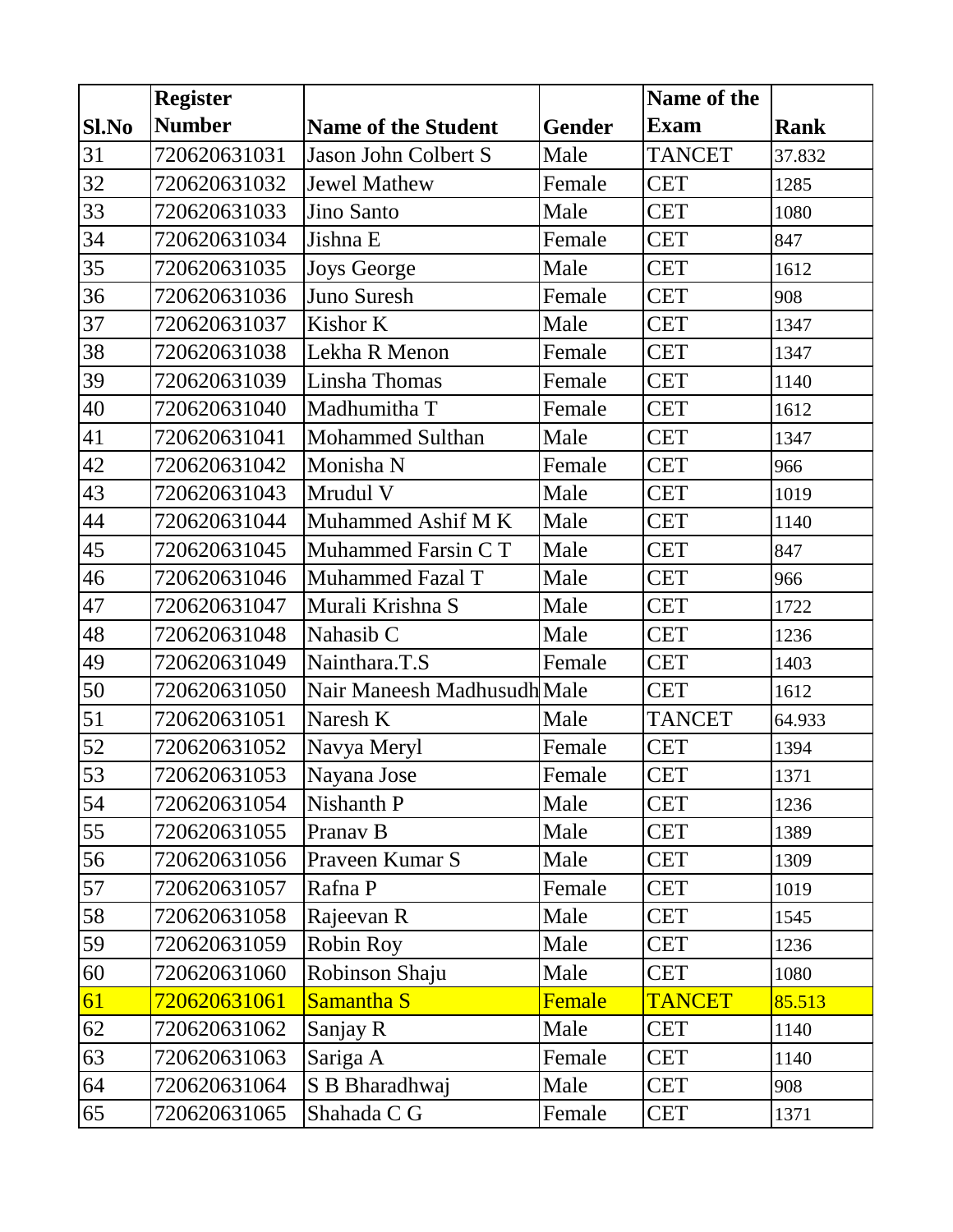|       | <b>Register</b> |                            |               | <b>Name of the</b> |        |
|-------|-----------------|----------------------------|---------------|--------------------|--------|
| Sl.No | <b>Number</b>   | <b>Name of the Student</b> | <b>Gender</b> | <b>Exam</b>        | Rank   |
| 66    | 720620631066    | Sheena S                   | Female        | <b>CET</b>         | 1309   |
| 67    | 720620631067    | Shehana A                  | Female        | <b>CET</b>         | 1140   |
| 68    | 720620631068    | Sinoj Mathew               | Male          | <b>CET</b>         | 1468   |
| 69    | 720620631069    | Sofiya Xavier A            | Female        | <b>CET</b>         | 1236   |
| 70    | 720620631070    | Sona K A                   | Female        | <b>CET</b>         | 1187   |
| 71    | 720620631071    | Sonal Santhosh             | Female        | <b>CET</b>         | 1187   |
| 72    | 720620631072    | Sooraj C                   | Male          | <b>CET</b>         | 966    |
| 73    | 720620631073    | Sreelakshmi P              | Female        | <b>CET</b>         | 780    |
| 74    | 720620631074    | Sreelakshmi TV             | Female        | <b>CET</b>         | 616    |
| 75    | 720620631075    | Sreelesh M                 | Male          | <b>CET</b>         | 616    |
| 76    | 720620631076    | Sreyas V T                 | Male          | <b>CET</b>         | 1414   |
| 77    | 720620631077    | <b>Uday S</b>              | Male          | <b>CET</b>         | 1080   |
| 78    | 720620631078    | Vani C                     | Female        | <b>CET</b>         | 1236   |
| 79    | 720620631079    | Venkatesh K                | Male          | <b>TANCET</b>      | 78.483 |
| 80    | 720620631080    | Vignesh B                  | Male          | <b>CET</b>         | 1814   |
| 81    | 720620631081    | Vinitha R                  | Female        | <b>CET</b>         | 1722   |
| 82    | 720620631082    | Vismaya M                  | Female        | <b>CET</b>         | 1414   |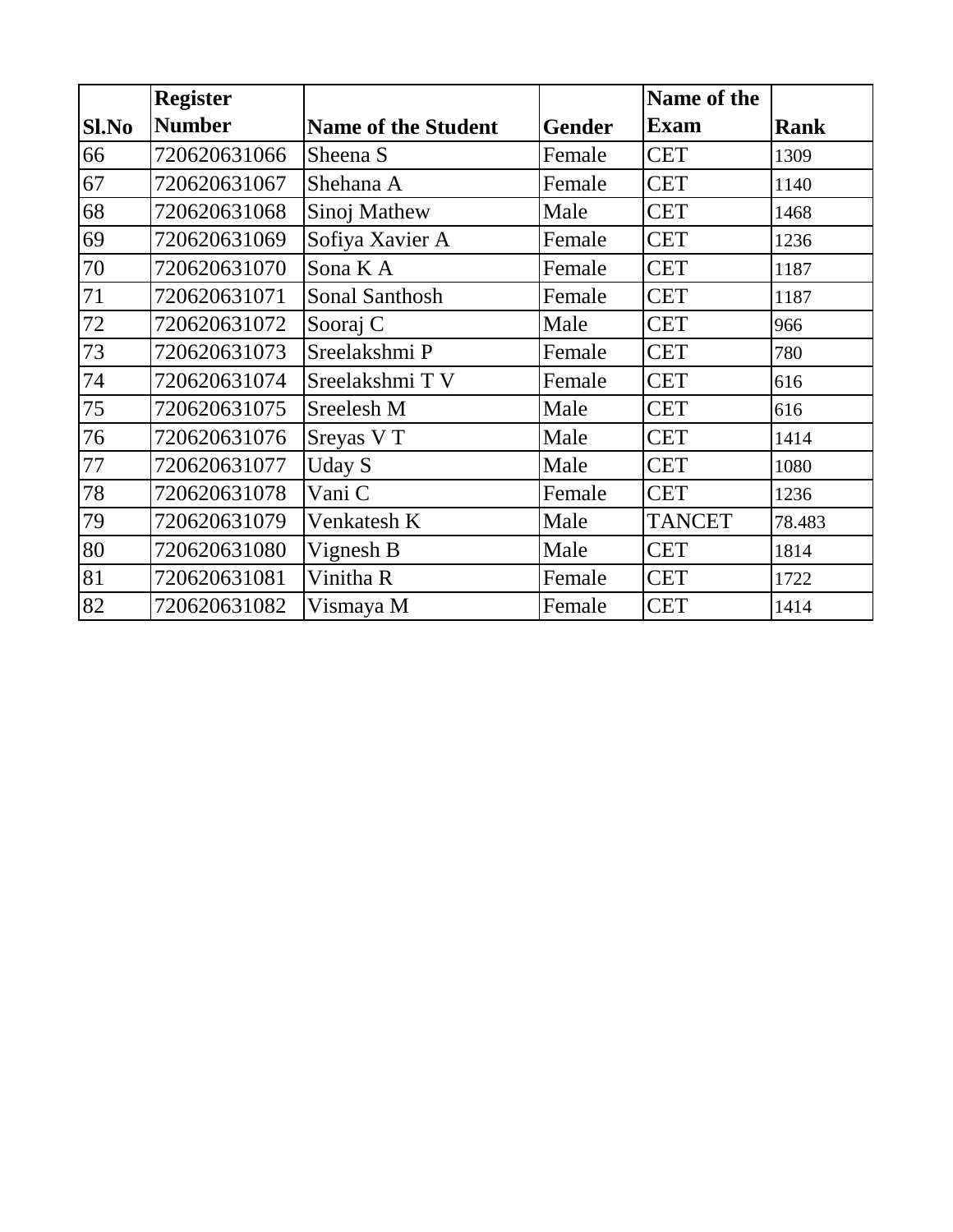#### **Happy Valley Business School Coimbatore**

#### **Rank Statement for Batch 2019-2021**

|                 | <b>Register</b> |                                                                |               | Name of the   |                |
|-----------------|-----------------|----------------------------------------------------------------|---------------|---------------|----------------|
| Sl.No           | <b>Number</b>   | <b>Name of the Student</b>                                     | <b>Gender</b> | <b>Exam</b>   | <b>Rank</b>    |
| $\mathbf{1}$    | 720619631001    | <b>ABHIJITH A M</b>                                            | Male          | <b>CET</b>    | 1762           |
| $\overline{c}$  | 720619631002    | <b>ABHINAV A</b>                                               | Female        | <b>CET</b>    | 1781           |
| $\overline{3}$  | 720619631003    | <b>ABID KP</b>                                                 | Male          | <b>CET</b>    | 326            |
| $\overline{4}$  | 720619631004    | ABINRAJ.K.T                                                    | Male          | <b>CET</b>    | 1690           |
| $\overline{5}$  | 720619631005    | <b>ABITHA.S.L</b>                                              | Female        | <b>CET</b>    | 1797           |
| $\overline{6}$  | 720619631006    | <b>ADARSH</b>                                                  | Male          | <b>CET</b>    | 1751           |
| $\overline{7}$  | 720619631007    | <b>AHAMMED IRFAN K P</b>                                       | Male          | <b>CET</b>    | 1763           |
| $\overline{8}$  | 720619631008    | <b>AJAY KRISHNA S</b>                                          | Male          | <b>CET</b>    | $\overline{5}$ |
| $\overline{Q}$  | 720619631009    | <b>AJITH C</b>                                                 | Male          | <b>CET</b>    | 709            |
| 10              | 720619631010    | AKASH JANARDHANAN                                              | Male          | <b>CET</b>    | 1869           |
| 11              | 720619631011    | <b>ALINRAJ OP</b>                                              | Male          | <b>CET</b>    | 1789           |
| 12              | 720619631012    | <b>ALOSHY GEORGE</b>                                           | Male          | <b>CET</b>    | 1525           |
| 13              | 720619631013    | <b>AMMU ROY</b>                                                | Female        | <b>CET</b>    | 1765           |
| 14              | 720619631014    | <b>ANANDHU VIJAYAN</b>                                         | Male          | <b>CET</b>    | 1726           |
| 15              | 720619631015    | <b>ANILA V JOSEPH</b>                                          | Female        | <b>CET</b>    | 1935           |
| 16              | 720619631016    | <b>ANJITHA C</b>                                               | Female        | <b>CET</b>    | 109            |
| 17              | 720619631017    | <b>APARNA S NAIR</b>                                           | Female        | <b>CET</b>    | 1814           |
| 18              | 720619631018    | ASHIF EDAYATH VALAPPIL                                         | Male          | <b>CET</b>    | 1679           |
| 19              | 720619631019    | <b>ASHOK KUMAR R</b>                                           | Male          | <b>TANCET</b> | 24.333         |
| 20              | 720619631020    | ASWANI PRABHAKARAN.K                                           | Female        | <b>CET</b>    | 1901           |
| 21              | 720619631021    | <b>ASWATHIKP</b>                                               | Female        | <b>CET</b>    | 1830           |
| 22              | 720619631022    | <b>ASWIN K NAIR</b>                                            | Male          | <b>CET</b>    | 138            |
| 23              | 720619631023    | <b>ASWIN M</b>                                                 | Male          | <b>CET</b>    | 174            |
| 24              | 720619631024    | <b>ASWIN RAM S</b>                                             | Male          | <b>CET</b>    | 1833           |
| 25              | 720619631025    | <b>ATHIRA C S</b>                                              | Female        | <b>CET</b>    | 516            |
| 26              | 720619631026    | <b>ATHIRA PM</b>                                               | Female        | <b>CET</b>    | 1805           |
| $\overline{27}$ | 720619631027    | <b>AVIN VARGHESE</b>                                           | Male          | <b>CET</b>    | 1784           |
| $28\,$          | 720619631028    | AYANA CHANDRAN C                                               | Female        | <b>CET</b>    | 1724           |
| 29              | 720619631029    | <b>BINTO PATHROSE</b>                                          | Male          | <b>CET</b>    | 1779           |
| 30              | 720619631030    | <b>CHAKKITHARA</b><br><b>GEETANJALI</b><br>RADHAKRISHNAN BINDU | Female        | <b>CET</b>    | 1722           |
| 31              | 720619631031    | DAVIS SIJO J                                                   | Male          | <b>CET</b>    | 1527           |
| 32              | 720619631032    | DEEPAK JOSEPH                                                  | Male          | <b>CET</b>    | 1798           |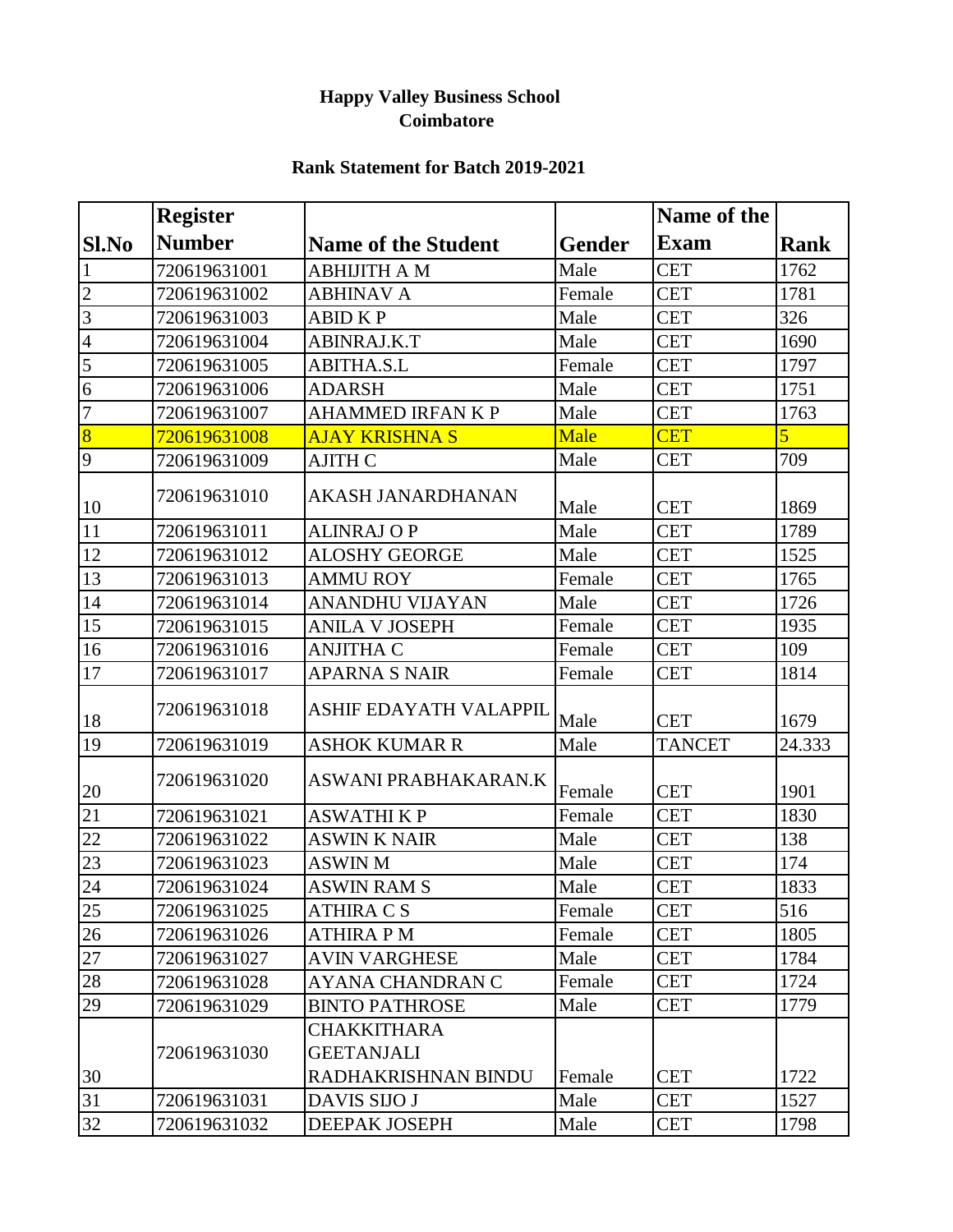|        | <b>Register</b> |                            |               | Name of the   |        |
|--------|-----------------|----------------------------|---------------|---------------|--------|
| Sl.No  | <b>Number</b>   | <b>Name of the Student</b> | <b>Gender</b> | <b>Exam</b>   | Rank   |
| 33     | 720619631033    | <b>DYANA A E</b>           | Female        | <b>TANCET</b> | 24.333 |
| 34     | 720619631034    | <b>EBINA VARGHESE</b>      | Female        | <b>CET</b>    | 1835   |
| 35     | 720619631035    | <b>FAHINA V K</b>          | Female        | <b>CET</b>    | 1370   |
| 36     | 720619631036    | <b>FARHAN</b>              | Male          | <b>CET</b>    | 1782   |
| 37     | 720619631037    | <b>FARSANAP</b>            | Female        | <b>CET</b>    | 1416   |
| 38     | 720619631038    | <b>HAFEEZ M</b>            | Male          | <b>CET</b>    | 175    |
| 39     | 720619631039    | HARIHARASANKAR M           | Male          | <b>TANCET</b> | 19.333 |
| 40     | 720619631040    | <b>HARISUDHAN P S</b>      | Male          | <b>TANCET</b> | 49     |
| 41     | 720619631041    | <b>JESSINTHA J</b>         | Female        | <b>CET</b>    | 66     |
| 42     | 720619631042    | <b>JIJIN A</b>             | Male          | <b>CET</b>    | 277    |
| 43     | 720619631043    | <b>JITHIN KJ</b>           | Male          | <b>CET</b>    | 276    |
| 44     | 720619631044    | <b>JITHIN RAGHAVAN</b>     | Male          | <b>CET</b>    | 1610   |
|        |                 | <b>JITHIN VARGHESE</b>     |               |               |        |
| 45     | 720619631045    | <b>PANICKER</b>            | Male          | <b>CET</b>    | 1959   |
| 46     | 720619631046    | <b>JOSE MATHEW.V.J</b>     | Female        | <b>CET</b>    | 2031   |
| 47     | 720619631047    | <b>JOSMI THOMAS</b>        | Female        | <b>CET</b>    | 1752   |
| 48     | 720619631048    | <b>JUNAID YOUSAF P</b>     | Male          | <b>CET</b>    | 1529   |
| 49     | 720619631049    | <b>KIRAN R</b>             | Male          | <b>CET</b>    | 2340   |
| 50     | 720619631050    | KISHOR.J                   | Male          | <b>CET</b>    | 434    |
| 51     | 720619631051    | <b>KRISHNA PRIYA P</b>     | Female        | <b>CET</b>    | 1811   |
| 52     | 720619631052    | <b>LIBIN GOPINATH</b>      | Male          | <b>CET</b>    | 10     |
| 53     | 720619631053    | MAHALAKSHMI J              | Female        | <b>CET</b>    | 1182   |
| 54     | 720619631054    | <b>MARY SHEELA J R</b>     | Female        | <b>TANCET</b> | 36     |
| 55     | 720619631055    | MIDHUN RAVEENDRAN          | Male          | <b>CET</b>    | 1825   |
| 56     | 720619631056    | <b>MINHASKP</b>            | Female        | <b>CET</b>    | 1911   |
| 57     | 720619631057    | MOHAMMED AYYOOB A K        | Male          | <b>CET</b>    | 2089   |
| 58     | 720619631058    | <b>MOHAMMED RISHAD V P</b> | Male          | <b>CET</b>    | 1800   |
| 59     | 720619631059    | MOHAMMED SHIBIL K          | Male          | <b>CET</b>    | 2348   |
| 60     | 720619631060    | <b>MUHAMMED AFSAL M</b>    | Male          | <b>CET</b>    | 1823   |
| 61     | 720619631061    | MUHAMMED ARSAL P P         | Male          | <b>CET</b>    | 236    |
| 62     | 720619631062    | MUHAMMED JASIM M           | Male          | <b>CET</b>    | 1139   |
| 63     | 720619631063    | MUHAMMED SAMMAS P P        | Male          | <b>CET</b>    | 612    |
| 64     | 720619631064    | <b>MUHSIN M</b>            | Male          | <b>CET</b>    | 1813   |
| 65     | 720619631065    | <b>NAMITHA P</b>           | Female        | <b>CET</b>    | 1772   |
| 66     | 720619631066    | <b>NANDA ANIL</b>          | Female        | <b>CET</b>    | 1812   |
| 67     | 720619631067    | NEHASOORYA K V             | Female        | <b>CET</b>    | 1796   |
| 68     | 720619631068    | PRAJESH P                  | Male          | <b>CET</b>    | 327    |
| 69     | 720619631069    | PRANAV T                   | Male          | <b>CET</b>    | 1822   |
| $70\,$ | 720619631070    | PRAVEEN R                  | Male          | <b>CET</b>    | 1608   |
| 71     | 720619631071    | <b>RAJASREE S</b>          | Female        | <b>CET</b>    | 1836   |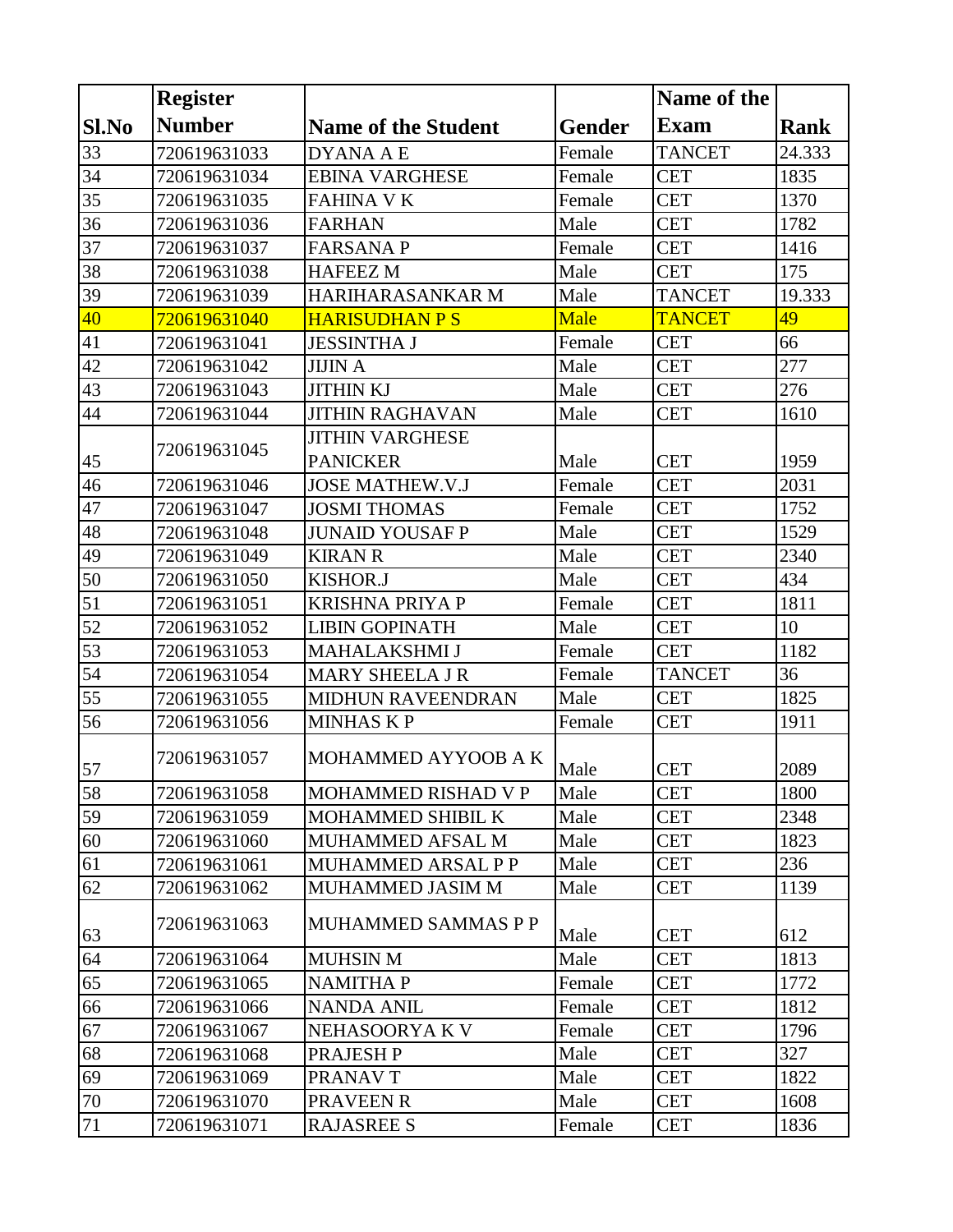|       | <b>Register</b> |                            |               | Name of the |             |
|-------|-----------------|----------------------------|---------------|-------------|-------------|
| Sl.No | <b>Number</b>   | <b>Name of the Student</b> | <b>Gender</b> | <b>Exam</b> | <b>Rank</b> |
| 72    | 720619631072    | <b>RAMEES RAJ</b>          | Male          | <b>CET</b>  | 108         |
| 73    | 720619631073    | <b>RESHMAT</b>             | Female        | <b>CET</b>  | 1524        |
| 74    | 720619631074    | <b>ROHAN A R</b>           | Male          | <b>CET</b>  | 1761        |
| 75    | 720619631075    | <b>ROHAN BENNY</b>         | Male          | <b>CET</b>  | 1725        |
| 76    | 720619631076    | <b>RUBINJITH A S</b>       | Male          | <b>CET</b>  | 1890        |
| 77    | 720619631077    | <b>SABIN K SABU</b>        | Male          | <b>CET</b>  | 1843        |
| 78    | 720619631078    | <b>SAFNA MUHAMMED K K</b>  | Female        | <b>CET</b>  | 1526        |
| 79    | 720619631079    | <b>SAHID ABDULKHADER</b>   | Male          | <b>CET</b>  | 1868        |
| 80    | 720619631080    | <b>SAIKRIPAL</b>           | Female        | <b>CET</b>  | 677         |
| 81    | 720619631081    | SAIKRISHNAN K K            | Male          | <b>CET</b>  | 1879        |
| 82    | 720619631082    | <b>SALMAN KOTTA</b>        | Male          | <b>CET</b>  | 2014        |
| 83    | 720619631083    | <b>SANDRA JOSE</b>         | Female        | <b>CET</b>  | 1479        |
| 84    | 720619631084    | <b>SANDRA S</b>            | Female        | <b>CET</b>  | 1417        |
| 85    | 720619631085    | <b>SANIL PP</b>            | Male          | <b>CET</b>  | 1691        |
| 86    | 720619631086    | <b>SANJAY Y</b>            | Male          | <b>CET</b>  | 883         |
| 87    | 720619631087    | SHARISHMA RAJ KT           | Female        | <b>CET</b>  | 1498        |
| 88    | 720619631088    | <b>SIDDHARTHA S</b>        | Male          | <b>CET</b>  | 1809        |
| 89    | 720619631089    | SINIYAS ALITT              | Male          | <b>CET</b>  | 2268        |
| 90    | 720619631090    | <b>SIYAS RAHMAN P</b>      | Male          | <b>CET</b>  | 1971        |
| 91    | 720619631091    | <b>SREYAAP</b>             | Female        | <b>CET</b>  | 1723        |
| 92    | 720619631092    | TONY T SUNNY               | Male          | <b>CET</b>  | 1692        |
| 93    | 720619631093    | VARSHA V                   | Female        | <b>CET</b>  | 1753        |
| 94    | 720619631094    | <b>VERONICA S</b>          | Female        | <b>CET</b>  | 1783        |
| 95    | 720619631095    | <b>VIMAL S KUMAR</b>       | Male          | <b>CET</b>  | 797         |
| 96    | 720619631096    | <b>VINITHKUMAR M</b>       | Male          | <b>CET</b>  | 613         |
| 97    | 720619631097    | <b>VIPIN VINOD</b>         | Male          | <b>CET</b>  | 1829        |
| 98    | 720619631098    | VISHNU K V                 | Male          | <b>CET</b>  | 1799        |
| 99    | 720619631099    | VISHNU SUBHASH             | Male          | <b>CET</b>  | 1810        |
| 100   | 720619631100    | <b>VRINDA THAMPI</b>       | Female        | <b>CET</b>  | 237         |
| 101   | 720619631101    | YASEEN M B                 | Male          | <b>CET</b>  | 2065        |
| 102   | 720619631102    | ANAGHA MANOHARAN           | Female        | <b>CET</b>  | 1845        |
| 103   | 720619631103    | HARITHA T H                | Female        | <b>CET</b>  | 1889        |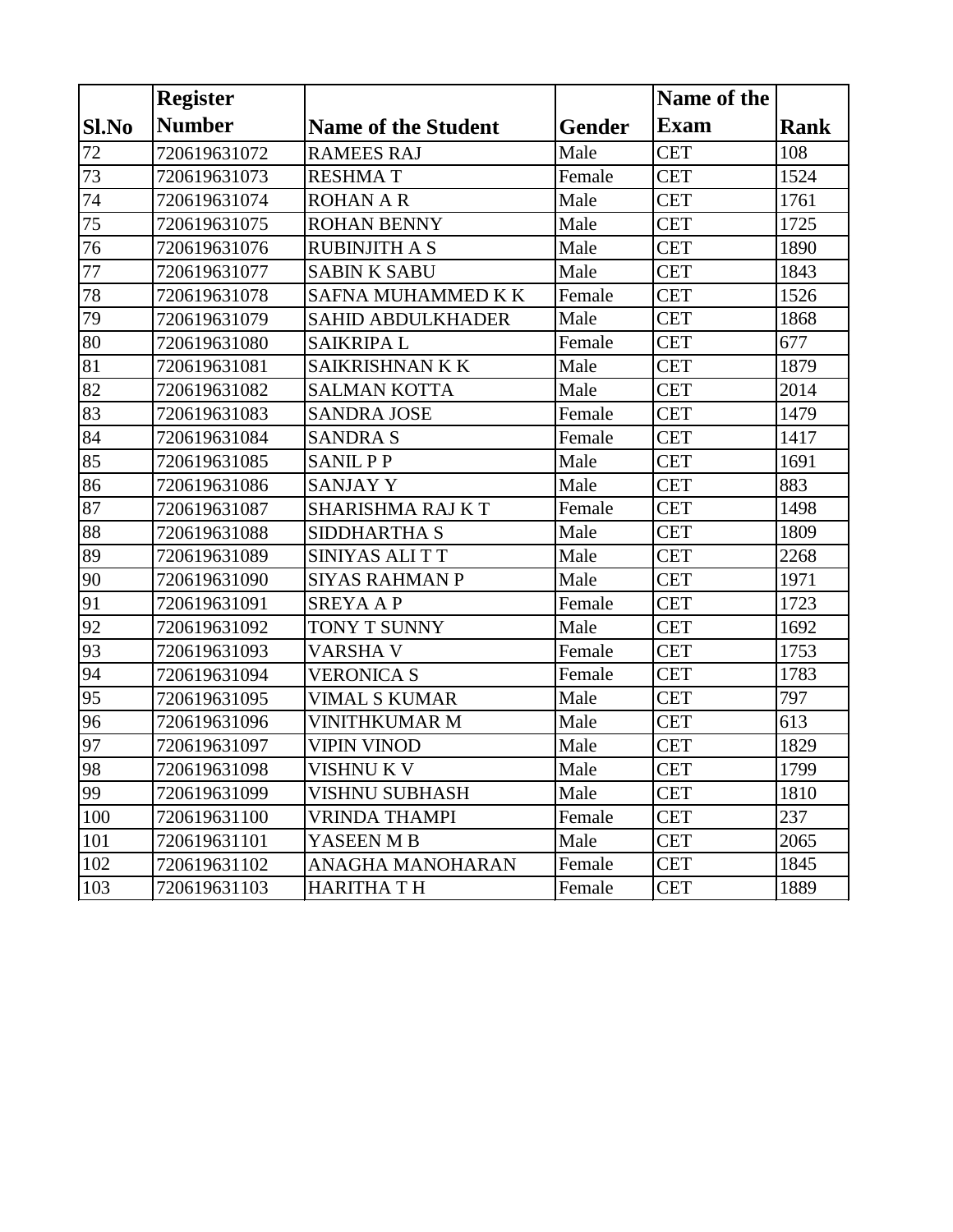### **Happy Valley Business School Coimbatore**

|                | <b>Register</b> |                            |               | Name of the |             |
|----------------|-----------------|----------------------------|---------------|-------------|-------------|
| Sl.No          | <b>Number</b>   | <b>Name of the Student</b> | Gender        | <b>Exam</b> | <b>Rank</b> |
| $\mathbf{1}$   | 720618631001    | <b>ABHINA V P</b>          | <b>FEMALE</b> | <b>CET</b>  | 2417        |
| $\overline{c}$ | 720618631002    | <b>ABHINESH CHACKO</b>     | <b>MALE</b>   | <b>CET</b>  | 1801        |
| $\overline{3}$ | 720618631003    | <b>ABIN PT</b>             | <b>MALE</b>   | <b>CET</b>  | 1109        |
| $\overline{4}$ | 720618631004    | <b>ADHIT SHIVA S</b>       | <b>MALE</b>   | <b>CET</b>  | 2458        |
| 5              | 720618631005    | <b>AGHILA VINCENT</b>      | <b>FEMALE</b> | <b>CET</b>  | 1311        |
| 6              | 720618631006    | AISHWARYA JAYENDRAN        | <b>FEMALE</b> | <b>CET</b>  | 2372        |
|                |                 | AISWARYA MURALIDHARAN      |               |             |             |
| 7              | 720618631007    | <b>VENGALIL</b>            | <b>FEMALE</b> | <b>CET</b>  | 1313        |
| 8              | 720618631008    | AKALYA.A                   | <b>FEMALE</b> | <b>CET</b>  | 1077        |
| 9              | 720618631009    | <b>AKASH NAIR</b>          | <b>MALE</b>   | <b>CET</b>  | 137         |
| 10             | 720618631010    | <b>AKHIL P S</b>           | <b>MALE</b>   | <b>CET</b>  | 81          |
| 11             | 720618631011    | <b>AKSHAY E</b>            | <b>MALE</b>   | <b>CET</b>  | 1806        |
| 12             | 720618631012    | AKSHAY KUMAR A.B           | <b>MALE</b>   | <b>CET</b>  | 1535        |
| 13             | 720618631013    | <b>AKSHAY R KRISHNAN</b>   | <b>MALE</b>   | <b>CET</b>  | 851         |
| 14             | 720618631014    | <b>ALBERT BIJU</b>         | <b>MALE</b>   | <b>CET</b>  | 2521        |
| 15             | 720618631015    | <b>AMALJITH MANOJ</b>      | <b>MALE</b>   | <b>CET</b>  | 1534        |
| 16             | 720618631016    | <b>AMALSHA A</b>           | <b>MALE</b>   | <b>CET</b>  | 852         |
| 17             | 720618631017    | AMRITHA.C                  | <b>FEMALE</b> | <b>CET</b>  | 126         |
| 18             | 720618631018    | <b>ANANDHU VIJAYAN</b>     | <b>MALE</b>   | <b>CET</b>  | 2178        |
| 19             | 720618631019    | ANANDU A U                 | <b>MALE</b>   | <b>CET</b>  | 1970        |
| 20             | 720618631020    | <b>ANIRUDH P</b>           | <b>MALE</b>   | <b>CET</b>  | 2571        |
| 21             | 720618631021    | ANISHA MARIYA SUNNY        | <b>FEMALE</b> | <b>CET</b>  | 875         |
| 22             | 720618631022    | <b>ANISHA SUNNY</b>        | <b>FEMALE</b> | <b>CET</b>  | 2718        |
| 23             | 720618631023    | <b>ANITTA K REJI</b>       | <b>FEMALE</b> | <b>CET</b>  | 1314        |
| 24             | 720618631024    | ANJANA REJILNADH U V       | <b>FEMALE</b> | <b>CET</b>  | 853         |
| 25             | 720618631025    | <b>ANJU JAMES</b>          | <b>FEMALE</b> | <b>CET</b>  | 1537        |
| 26             | 720618631026    | <b>ANU JOHN</b>            | <b>FEMALE</b> | <b>CET</b>  | 2522        |
| 27             | 720618631027    | ANUPAMA GEORGE K           | <b>FEMALE</b> | <b>CET</b>  | 2555        |
| 28             | 720618631028    | <b>ARATHIU</b>             | <b>FEMALE</b> | <b>CET</b>  | 2154        |
| 29             | 720618631029    | ARCHANA.K.V.               | <b>FEMALE</b> | <b>CET</b>  | 1969        |
| 30             | 720618631030    | <b>ARJUNDAS P R</b>        | <b>MALE</b>   | <b>CET</b>  | 327         |
| 31             | 720618631031    | <b>ARJUN K A</b>           | <b>MALE</b>   | <b>CET</b>  | 312         |
| 32             | 720618631032    | <b>ARJUN M</b>             | <b>MALE</b>   | <b>CET</b>  | 477         |
| 33             | 720618631033    | AROCKIA SELVA RAMYA J      | <b>FEMALE</b> | <b>CET</b>  | 1990        |
| 34             | 720618631034    | <b>ARUN KUMAR K</b>        | <b>MALE</b>   | <b>CET</b>  | 2290        |
| 35             | 720618631035    | <b>ASHIK.N.P</b>           | <b>MALE</b>   | <b>CET</b>  | 645         |
| 36             | 720618631036    | <b>ASHISH HARIDAS</b>      | <b>MALE</b>   | <b>CET</b>  | 2468        |
| 37             | 720618631037    | <b>ASHITHAP</b>            | <b>FEMALE</b> | <b>CET</b>  | 1756        |

#### **Rank Statement for Batch 2018-2020**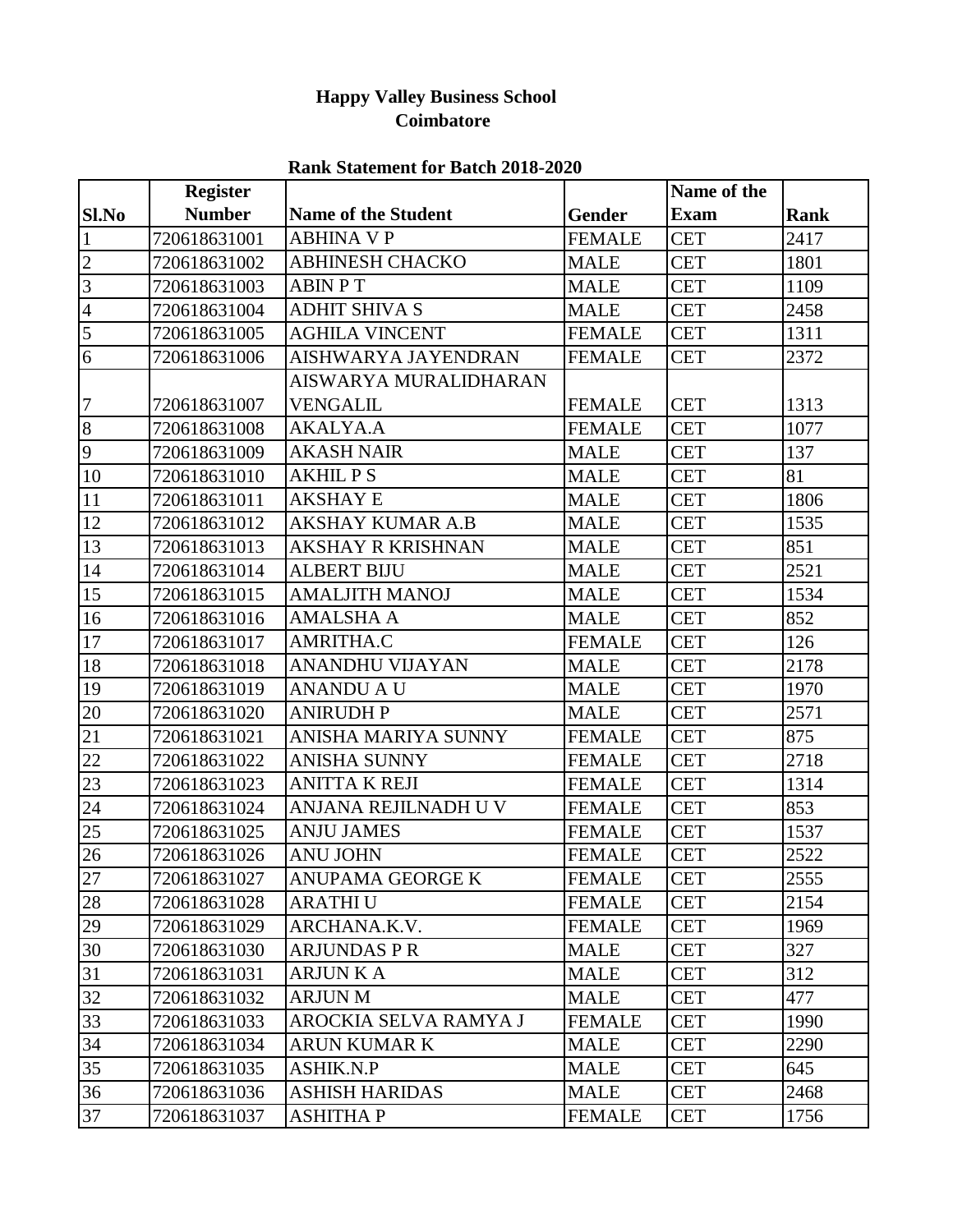|                 | <b>Register</b> |                            |               | Name of the |             |
|-----------------|-----------------|----------------------------|---------------|-------------|-------------|
| Sl.No           | <b>Number</b>   | <b>Name of the Student</b> | Gender        | <b>Exam</b> | <b>Rank</b> |
| 38              | 720618631038    | ASHNA SUSAN THARAYIL       | <b>FEMALE</b> | <b>CET</b>  | 1174        |
| 39              | 720618631039    | <b>ASHWIN SURESH</b>       | <b>MALE</b>   | <b>CET</b>  | 2760        |
| 40              | 720618631040    | <b>ASWATHI A</b>           | <b>FEMALE</b> | <b>CET</b>  | 2668        |
| 41              | 720618631041    | <b>ASWATHI V M</b>         | <b>FEMALE</b> | <b>CET</b>  | 1309        |
| 42              | 720618631042    | ATHIRA JAGAD KUMAR         | <b>FEMALE</b> | <b>CET</b>  | 2373        |
| 43              | 720618631043    | <b>ATHIRA.K</b>            | <b>FEMALE</b> | <b>CET</b>  | 2373        |
| 44              | 720618631044    | <b>AUSTINE P MATHEW</b>    | <b>MALE</b>   | <b>CET</b>  | 2168        |
| 45              | 720618631045    | <b>J BETSY DOROTHY</b>     | <b>FEMALE</b> | <b>CET</b>  | 1754        |
| 46              | 720618631046    | <b>BIBIN VARGHESE</b>      | <b>MALE</b>   | <b>CET</b>  | 2153        |
| 47              | 720618631047    | <b>BINOY R</b>             | <b>MALE</b>   | <b>CET</b>  | 1965        |
| 48              | 720618631048    | <b>CRESTENA STEEPHEN</b>   | <b>FEMALE</b> | <b>CET</b>  | 2669        |
| 49              | 720618631049    | <b>DENNIS JOHN</b>         | <b>MALE</b>   | <b>CET</b>  | 1802        |
| 50              | 720618631050    | <b>DILNAP.P</b>            | <b>FEMALE</b> | <b>CET</b>  | 2291        |
| 51              | 720618631051    | <b>EZEKIEL LARA S</b>      | <b>MALE</b>   | <b>CET</b>  | 1966        |
| 52              | 720618631052    | FADALURAHMAN KT            | <b>MALE</b>   | <b>CET</b>  | 1310        |
| 53              | 720618631053    | <b>FIROZ RAHMAN K A</b>    | <b>MALE</b>   | <b>CET</b>  | 2528        |
| $\overline{54}$ | 720618631054    | <b>GOUTHAM VIJAY</b>       | <b>MALE</b>   | <b>CET</b>  | 1536        |
| 55              | 720618631055    | GYANA.M.A                  | <b>FEMALE</b> | <b>CET</b>  | 2278        |
| 56              | 720618631056    | <b>ISNAF REHIM</b>         | <b>MALE</b>   | <b>CET</b>  | 1079        |
| 57              | 720618631057    | <b>ISWARYA GEORGE</b>      | <b>FEMALE</b> | <b>CET</b>  | 2375        |
| 58              | 720618631058    | <b>JAMIL CHACKO</b>        | <b>MALE</b>   | <b>CET</b>  | 2456        |
| 59              | 720618631059    | <b>JERRY GEORGE</b>        | <b>FEMALE</b> | <b>CET</b>  | 1803        |
| 60              | 720618631060    | <b>JILSHA XAVIER</b>       | <b>FEMALE</b> | <b>CET</b>  | 1758        |
| 61              | 720618631061    | <b>JISHNU V C</b>          | <b>MALE</b>   | <b>CET</b>  | 2614        |
| 62              | 720618631062    | <b>JOBIN BABU</b>          | <b>MALE</b>   | <b>CET</b>  | 2670        |
| 63              | 720618631063    | <b>KARISHMA GEORGE</b>     | <b>FEMALE</b> | <b>CET</b>  | 2802        |
| 64              | 720618631064    | <b>KEERTHI K V</b>         | <b>FEMALE</b> | <b>CET</b>  | 2766        |
| $\overline{65}$ | 720618631065    | <b>KISHORE J</b>           | <b>MALE</b>   | <b>CET</b>  | 2717        |
| 66              | 720618631066    | <b>KRISHNA SHAJI</b>       | <b>FEMALE</b> | <b>CET</b>  | 2759        |
| 67              | 720618631067    | <b>MANIKANDAN.N</b>        | MALE          | <b>CET</b>  | 136         |
| 68              | 720618631068    | <b>MANISHA M</b>           | <b>FEMALE</b> | <b>CET</b>  | 2615        |
| 69              | 720618631069    | MEERA.P                    | <b>FEMALE</b> | <b>CET</b>  | 644         |
| 70              | 720618631070    | <b>MEGHA SURENDRAN</b>     | <b>FEMALE</b> | <b>CET</b>  | 2761        |
| 71              | 720618631071    | <b>MERIN DEVASSIA</b>      | <b>FEMALE</b> | CET         | 127         |
| $72\,$          | 720618631072    | <b>MINTO JOSE</b>          | <b>MALE</b>   | <b>CET</b>  | 2837        |
| 73              | 720618631073    | MOHAMED ARSHATH.S          | <b>MALE</b>   | <b>CET</b>  | 1315        |
| 74              | 720618631074    | <b>MOHAMMED FASIL P K</b>  | MALE          | <b>CET</b>  | 2910        |
| 75              | 720618631075    | <b>MOHAN PRASANTH S</b>    | <b>MALE</b>   | <b>CET</b>  | 2834        |
| 76              | 720618631076    | <b>MUHAMED SHAFI S</b>     | <b>MALE</b>   | <b>CET</b>  | 2661        |
| $77 \,$         | 720618631077    | <b>NIDHIN K SABU</b>       | <b>MALE</b>   | <b>CET</b>  | 2900        |
| $78\,$          | 720618631078    | <b>NISHAD A</b>            | MALE          | <b>CET</b>  | 1308        |
| 79              | 720618631079    | NIYA MARIYA                | <b>FEMALE</b> | <b>CET</b>  | 2901        |